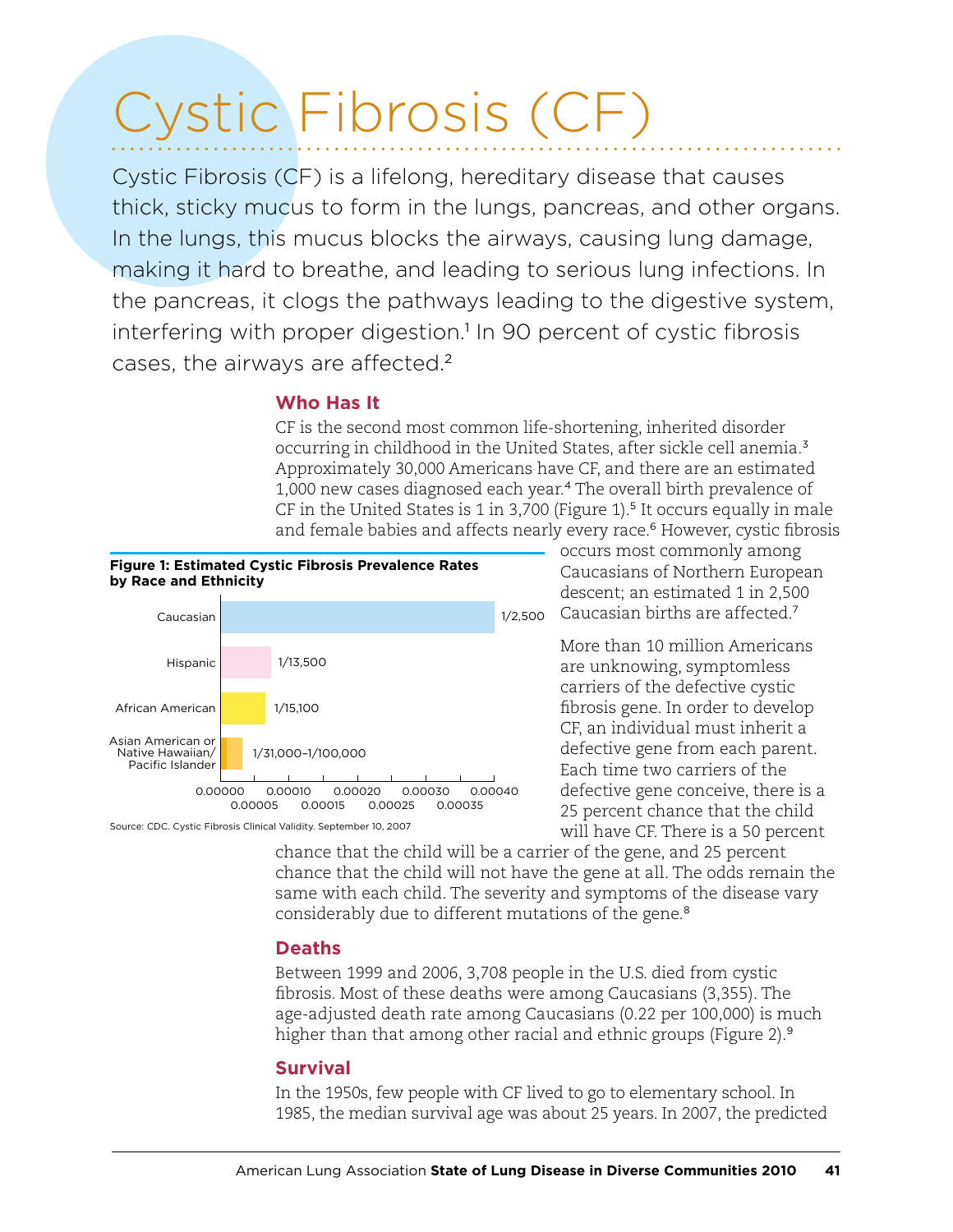survival age was 37.4 years. Thanks to dedicated researchers and earlier diagnosis, the age of survival for patients with CF continues to increase.<sup>10</sup>

# **Symptoms and Diagnosis**

As a genetic disease, CF begins at conception, though symptoms may not appear at first. Diagnosis is sometimes delayed for decades because of mildness of the symptoms or failure to recognize them. Typical symptoms include:<sup>11,12,13</sup>

- salty-tasting skin (which parents often notice when they kiss their child)
- wheezing or shortness of breath
- persistent cough and excessive mucus
- frequent lung infections, such as pneumonia and bronchitis
- frequent sinus infections (sinusitis)
- growths in the nose (nasal polyps)
- poor weight gain and growth
- foul-smelling, greasy stools
- swollen belly, accompanied by abdominal gas and discomfort
- broadening of the fingertips and toes

Early identification of CF through newborn screening programs has led to improved survival, better lung function and growth with less intensive therapy, and reduced cost of therapy. So far, 37 states have adopted newborn screening programs.<sup>14</sup> The sweat test remains the standard diagnostic test for cystic fibrosis. It measures the amount of salt in a child's sweat, with a high salt level indicating that a person has cystic fibrosis. Genetic testing is available for cystic fibrosis, but it does not detect all of the mutations that can cause the disease.<sup>15</sup>

# **Treatment**

Though a cure for cystic fibrosis has yet to be developed, patients have a variety of options to treat their symptoms. Common treatments for those with CF include airway clearance techniques and medications to clear mucus from the lungs, prevention and management of infections, and proper nutrition.<sup>16</sup>

#### Racial/ **Ethnic Differences**

### **African Americans**

Cystic fibrosis is much more common among Caucasians than among African Americans. It is estimated that 1 in 15,100 African Americans are diagnosed with cystic fibrosis,

compared to 1 in 2,500 Caucasians (Figure 1, above).<sup>17</sup> In 2007, of the 24,511 patients in the Cystic Fibrosis Foundation's Patient Registry,

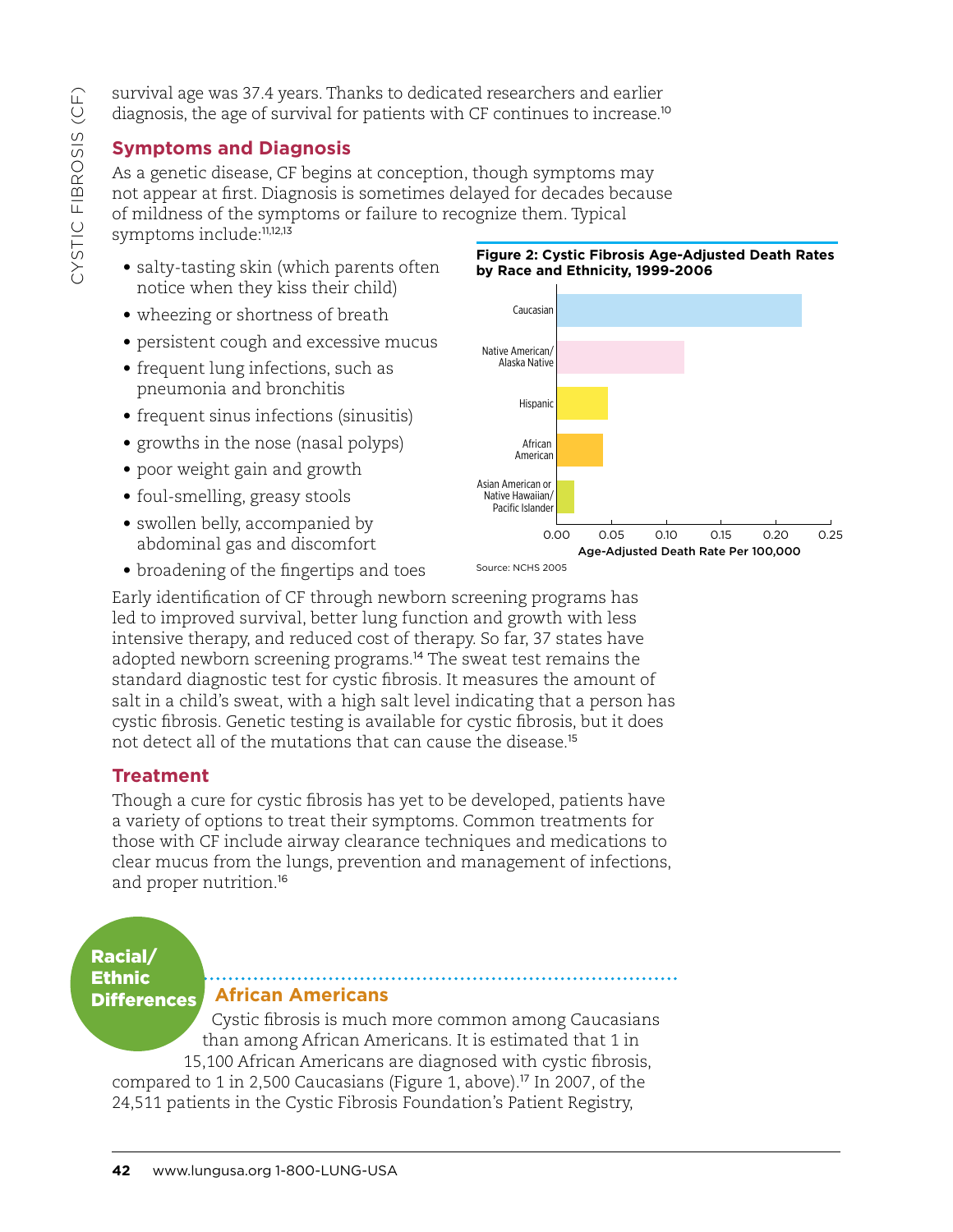only 4.2 percent were African American;<sup>18</sup> about 12 percent of the U.S. population is African American.<sup>19</sup>

Between 1999 and 2006, there were 131 deaths due to cystic fibrosis among African Americans. The age-adjusted death rate of 0.04 per 100,000 for this population was lower than most other racial and ethnic groups (Figure 2, above).<sup>20</sup>

The Delta F508 genetic mutation, the most common CF gene mutation, has been found in approximately 44 percent of African American individuals with clinically diagnosed cystic fibrosis. In comparison, it has been found in over 72 percent of Caucasians with CF.<sup>21</sup>

# **Hispanics/Latinos**

Cystic fibrosis occurs in about 1 in 13,500 Hispanics, compared to 1 in 2,500 Caucasians (Figure 1, above).<sup>22</sup> Only 6.8 percent of people in the Cystic Fibrosis Foundation's 2007 Patient Registry were Hispanic,<sup>23</sup> even though Hispanics represent 15.4 percent of the total population.<sup>24</sup>

There were 178 Hispanic deaths due to cystic fibrosis between 1999 and 2006, and age-adjusted rate of 0.05 per 100,000. This rate falls towards the lower end of rates for all racial and ethnic groups (Figure 2, above).<sup>25</sup>

The Delta F508 genetic mutation, the most common CF gene mutation, has been found in 54 percent of Hispanic individuals with clinically diagnosed cystic fibrosis, compared to over 72 percent among Caucasians with CF.<sup>26</sup>

# **Asian Americans and Native Hawaiians/Pacific Islanders**

There are limited data available on cystic fibrosis for Asian Americans and Hawaiians/Pacific Islanders. One national study found that 1 in 31,000 to more than 1 in 100,000 Asian American births are affected by cystic fibrosis. This is a lower birth prevalence than Caucasians (1 in 2,500), African Americans (1 in 15,100), and Hispanics (1 in 13,500; Figure 1, above). Research in Asian countries find much lower rates and it is likely that most Asian American cases result from having one Asian and one Caucasian parent.<sup>27</sup>

There were only 16 deaths among Asian Americans and Pacific Islanders due to cystic fibrosis between 1999 and 2006. The ageadjusted death rate for this group is unreliable due to so few deaths, but was around 0.01 to 0.02 per 100,000 for this period, making it the lowest among all racial and ethnic groups (Figure 2, above).<sup>28</sup>

# **American Indians/Alaska Natives**

Due to their small numbers in terms of the U.S. population, available data on cystic fibrosis among American Indians/Alaska Natives are limited. Small sample sizes mean that estimates are not considered statistically accurate and are not published or released. However, research indicates that CF may be common among American Indians and Alaska Natives, especially the Pueblo and Zuni<sup>29</sup>